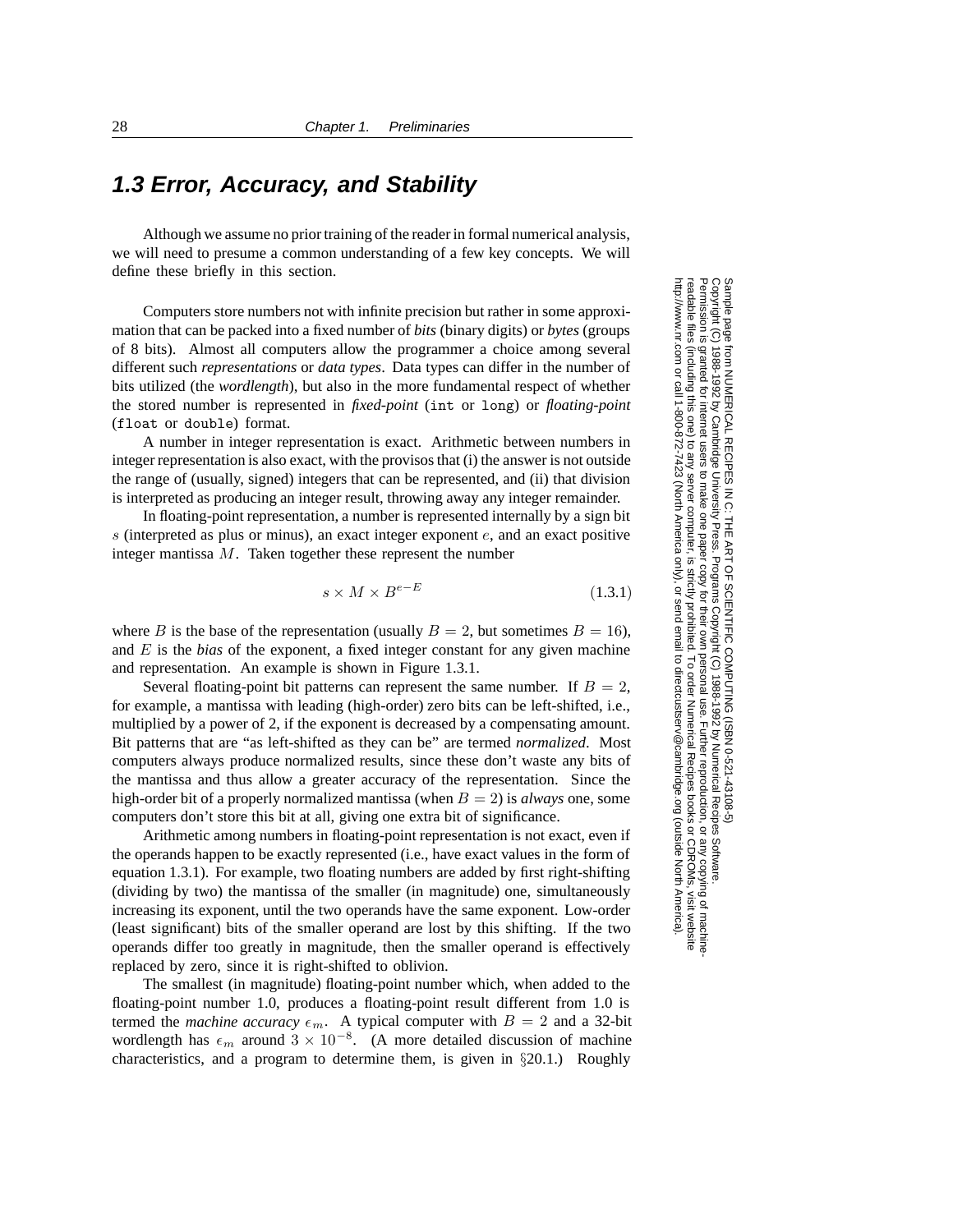

Figure 1.3.1. Floating point representations of numbers in a typical 32-bit (4-byte) format. (a) The number  $1/2$  (note the bias in the exponent); (b) the number 3; (c) the number  $1/4$ ; (d) the number 10*−*7, represented to machine accuracy; (e) the same number 10*−*7, but shifted so as to have the same exponent as the number 3; with this shifting, all significance is lost and 10*−*<sup>7</sup> becomes zero; shifting to a common exponent must occur before two numbers can be added; (f) sum of the numbers  $3 + 10^{-7}$ , which equals 3 to machine accuracy. Even though 10*−*<sup>7</sup> can be represented accurately by itself, it cannot accurately be added to a much larger number.

speaking, the machine accuracy  $\epsilon_m$  is the fractional accuracy to which floating-point numbers are represented, corresponding to a change of one in the least significant bit of the mantissa. Pretty much any arithmetic operation among floating numbers should be thought of as introducing an additional fractional error of at least  $\epsilon_m$ . This type of error is called *roundoff error*.

It is important to understand that  $\epsilon_m$  is not the smallest floating-point number that can be represented on a machine. *That* number depends on how many bits there are in the exponent, while  $\epsilon_m$  depends on how many bits there are in the mantissa.

Roundoff errors accumulate with increasing amounts of calculation. If, in the course of obtaining a calculated value, you perform  $N$  such arithmetic operations, you *might* be so lucky as to have a total roundoff error on the order of  $\sqrt{N} \epsilon_m$ , if the roundoff errors come in randomly up or down. (The square root comes from a random-walk.) However, this estimate can be very badly off the mark for two reasons:

(i) It very frequently happens that the regularities of your calculation, or the peculiarities of your computer, cause the roundoff errors to accumulate preferentially in one direction. In this case the total will be of order  $N\epsilon_m$ .

(ii) Some especially unfavorable occurrences can vastly increase the roundoff error of single operations. Generally these can be traced to the subtraction of two very nearly equal numbers, giving a result whose only significant bits are those (few) low-order ones in which the operands differed. You might think that such a "coincidental" subtraction is unlikely to occur. Not always so. Some mathematical expressions magnify its probability of occurrence tremendously. For example, in the familiar formula for the solution of a quadratic equation,

$$
x = \frac{-b + \sqrt{b^2 - 4ac}}{2a} \tag{1.3.2}
$$

the addition becomes delicate and roundoff-prone whenever  $ac \ll b^2$ . (In §5.6 we will learn how to avoid the problem in this particular case.)

Sample page from NUMERICAL RECIPES IN C: THE<br>Copyright (C) 1988-1992 by Cambridge University Pres Copyright (C) 1988-1992 by Cambridge University Press.Sample page from NUMERICAL RECIPES IN C: THE ART OF SCIENTIFIC COMPUTING (ISBN 0-521-43108-5) http://www.nr.com or call 1-800-872-7423 (North America only),readable files (including this one) to any serverPermission is granted for internet users to make one paper copy for their own personal use. Further reproduction, or any copyin Permission is from NUMERICAL RECIPES IN C: THE ART OF SCIENTIFIC COMPUTING (ISBN 0-521-43108-5)<br>1988-1992 by Cambridge University Press. Programs Copyright (C) 1989-1992 by Numerical Recipes Software computer, is strictly prohibited. To order Numerical Recipes booksPrograms Copyright (C) 1988-1992 by Numerical Recipes Software. or send email to directcustserv@cambridge.org (outside North America). or CDROMs, visit website g of machine-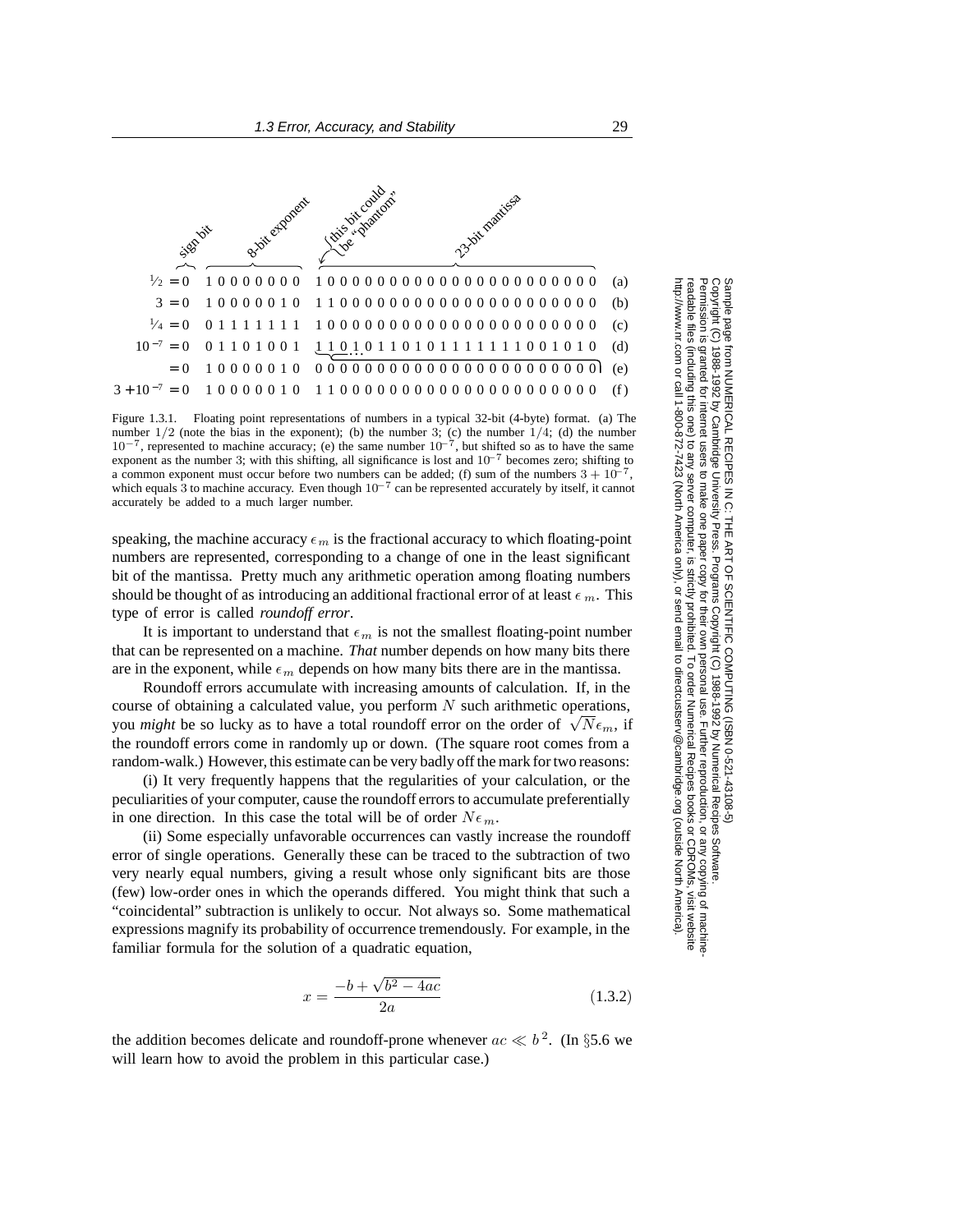Roundoff error is a characteristic of computer hardware. There is another, different, kind of error that is a characteristic of the program or algorithm used, independent of the hardware on which the program is executed. Many numerical algorithms compute "discrete" approximations to some desired "continuous" quantity. For example, an integral is evaluated numerically by computing a function at a discrete set of points, rather than at "every" point. Or, a function may be evaluated by summing a finite number of leading terms in its infinite series, rather than all infinity terms. In cases like this, there is an adjustable parameter, e.g., the number of points or of terms, such that the "true" answer is obtained only when that parameter goes to infinity. Any practical calculation is done with a finite, but sufficiently large, choice of that parameter.

The discrepancy between the true answer and the answer obtained in a practical calculation is called the *truncation error*. Truncation error would persist even on a hypothetical, "perfect" computer that had an infinitely accurate representation and no roundoff error. As a general rule there is not much that a programmer can do about roundoff error, other than to choose algorithms that do not magnify it unnecessarily (see discussion of "stability" below). Truncation error, on the other hand, is entirely under the programmer's control. In fact, it is only a slight exaggeration to say that clever minimization of truncation error is practically the entire content of the field of numerical analysis!

Most of the time, truncation error and roundoff error do not strongly interact with one another. A calculation can be imagined as having, first, the truncation error that it would have if run on an infinite-precision computer, "plus" the roundoff error associated with the number of operations performed.

Sometimes, however, an otherwise attractive method can be *unstable*. This means that any roundoff error that becomes "mixed into" the calculation at an early stage is successively magnified until it comes to swamp the true answer. An unstable method would be useful on a hypothetical, perfect computer; but in this imperfect world it is necessary for us to require that algorithms be stable — or if unstable that we use them with great caution.

Here is a simple, if somewhat artificial, example of an unstable algorithm: Suppose that it is desired to calculate all integer powers of the so-called "Golden Mean," the number given by

$$
\phi \equiv \frac{\sqrt{5} - 1}{2} \approx 0.61803398\tag{1.3.3}
$$

It turns out (you can easily verify) that the powers  $\phi^n$  satisfy a simple recursion relation,

$$
\phi^{n+1} = \phi^{n-1} - \phi^n \tag{1.3.4}
$$

Thus, knowing the first two values  $\phi^0 = 1$  and  $\phi^1 = 0.61803398$ , we can successively apply (1.3.4) performing only a single subtraction, rather than a slower multiplication by  $\phi$ , at each stage.

Unfortunately, the recurrence (1.3.4) also has *another*solution, namely the value  $-\frac{1}{2}(\sqrt{5}+1)$ . Since the recurrence is linear, and since this undesired solution has magnitude greater than unity, any small admixture of it introduced by roundoff errors will grow exponentially. On a typical machine with 32-bit wordlength,  $(1.3.4)$  starts

Permission is granted for internet users to make one paper copy for their own personal use. Further reproduction, or any copyin Copyright (C) 1988-1992 by Cambridge University Press.Sample page from NUMERICAL RECIPES IN C: THE ART OF SCIENTIFIC COMPUTING (ISBN 0-521-43108-5)<br>Copyright (C) 1988-1992 by Cambridge University Press. Programs Copyright (C) 1988-1992 by Numerical Recipes Software<br>Permissio Programs Copyright (C) 1988-1992 by Numerical Recipes Software. g of machinereadable files (including this one) to any servercomputer, is strictly prohibited. To order Numerical Recipes booksor CDROMs, visit website http://www.nr.com or call 1-800-872-7423 (North America only),or send email to directcustserv@cambridge.org (outside North America).

Sample page from NUMERICAL RECIPES IN C: THE ART OF SCIENTIFIC COMPUTING (ISBN 0-521-43108-5)